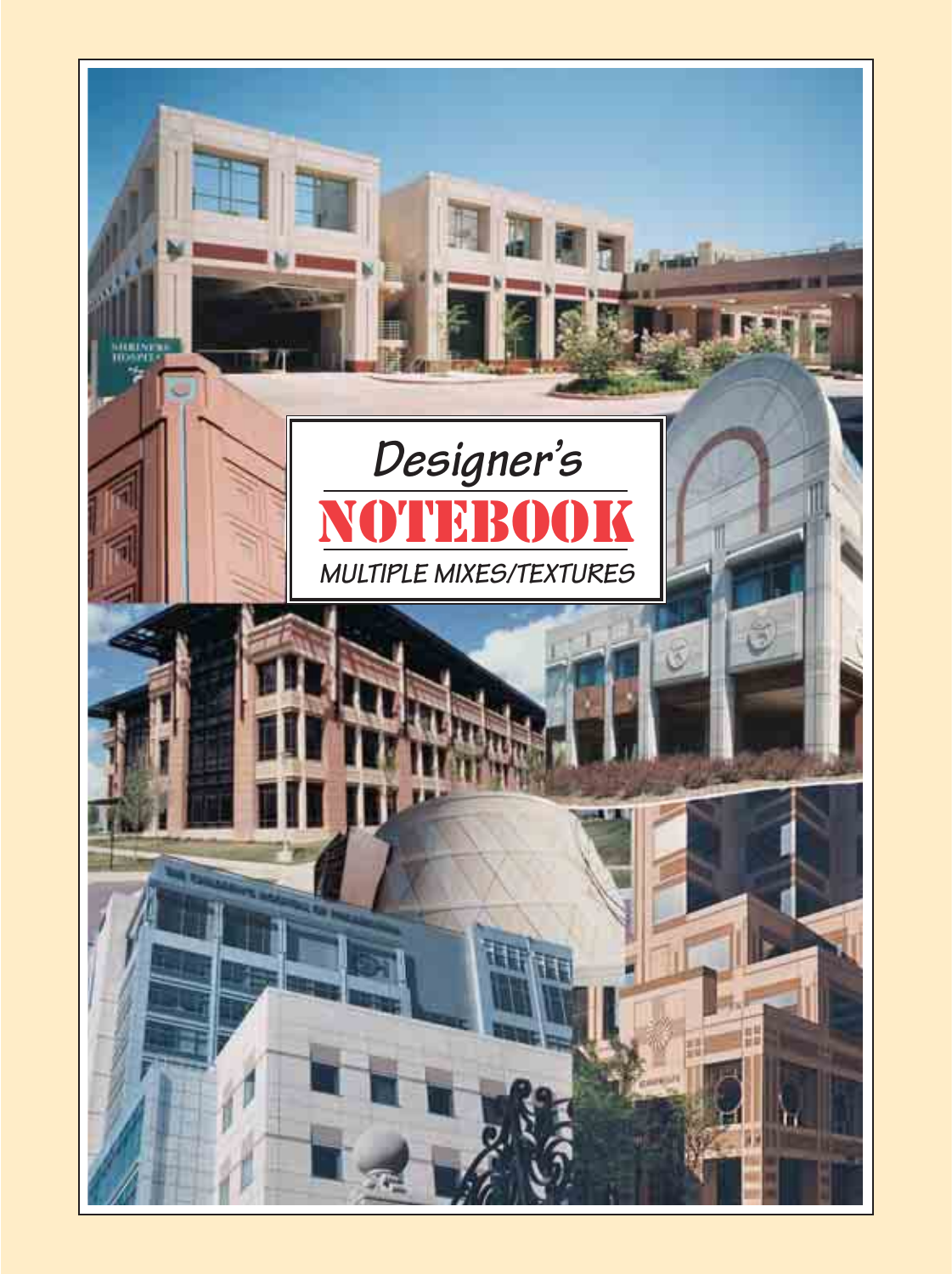*PCI's Architectural* **Multiple Mixes, Textures Add Flexibility -Article V** *Precast Concrete Services Committee explains the options available for expanding aesthetic detailing by combining* 

| e for expanding<br>pattern of color and texture achieves a richness of architectural expression in building façades.<br>tic detailing by<br>A texture may be defined, in comparison with a smooth surface, as an overall surface pattern. The<br>g mixtures and |  |
|-----------------------------------------------------------------------------------------------------------------------------------------------------------------------------------------------------------------------------------------------------------------|--|
|                                                                                                                                                                                                                                                                 |  |
|                                                                                                                                                                                                                                                                 |  |
| textures<br>options for textured concrete finishes direct from the mold include the characteristic imprint, or                                                                                                                                                  |  |
| pattern, from a form liner or mold. Other types of textured finishes can be produced by removing the                                                                                                                                                            |  |
| surface mortar to expose the fine or coarse aggregate in the mix, either before or after the concrete                                                                                                                                                           |  |
| has hardened, or by tooling the hardened concrete. As a general rule, a textured surface is                                                                                                                                                                     |  |
| aesthetically more satisfactory than a smooth finish.                                                                                                                                                                                                           |  |
| Combinations of different finishes using the same or different concrete mixes, within a single                                                                                                                                                                  |  |
| precast concrete unit, offer excellent possibilities for the architectural use of tones and texture in                                                                                                                                                          |  |
| façade treatments. The use of combination finishes means the designer must make an early                                                                                                                                                                        |  |
| decision to ensure that the overall concept allows for the change in finish color and texture. A                                                                                                                                                                |  |
| suitable reveal (that is, some demarcation) needs to be detailed to separate them.                                                                                                                                                                              |  |
|                                                                                                                                                                                                                                                                 |  |

## **Demarcation Options Vary**

The importance of the separation provided by the reveal feature depends on the configuration of the unit on which the finishes are combined. The importance of the separation also depends on the specific types of finishes involved.

Design flexibility is possible in both color and texture of precast concrete by varying aggregate and

matrix colors, size of aggregates, finishing processes and depth of exposure. A highly articulated

For example, a retarded flat surface between ribs spaced widely apart needs a groove or offset. Bushhammering and, to a lesser degree, sandblasting can be stopped fairly easily along specific lines. Other finish combinations require demarcation features.

# **Two Approaches For Multiple Mixes**



*Fig. 1: Light and deep sandblast with granite and terra-cotta inserts.*

## **Examples Highlight Options**

There are two approaches for using multiple mixes (two or more different facing mixes in the same panel). With one approach, the first mix is placed within an area bounded by a raised demarcation strip that equals the thickness of the face mix. Before initial set of the concrete, the mold surface around the first cast is carefully cleaned, and the second mix is placed and vibrated. It's important that the second mix be placed and the concrete consolidated prior to initial set of the first concrete mix.

Another approach features a two-stage or sequential casting procedure, which incurs added cost. In this option, one part of the panel, such as a band, is cast first from one mix and, after curing, is then cast into the total panel using a second mix.

Examples of projects that effectively use multiple mixes and finishes include the project shown in Figure 1. It offers a checkerboard pattern of light and deep sandblasted surfaces, which gives the appearance of a buff-colored limestone when viewed from a distance. Projecting terra-cotta medallions are cast in the panels along with a horizontal feature strip of granite.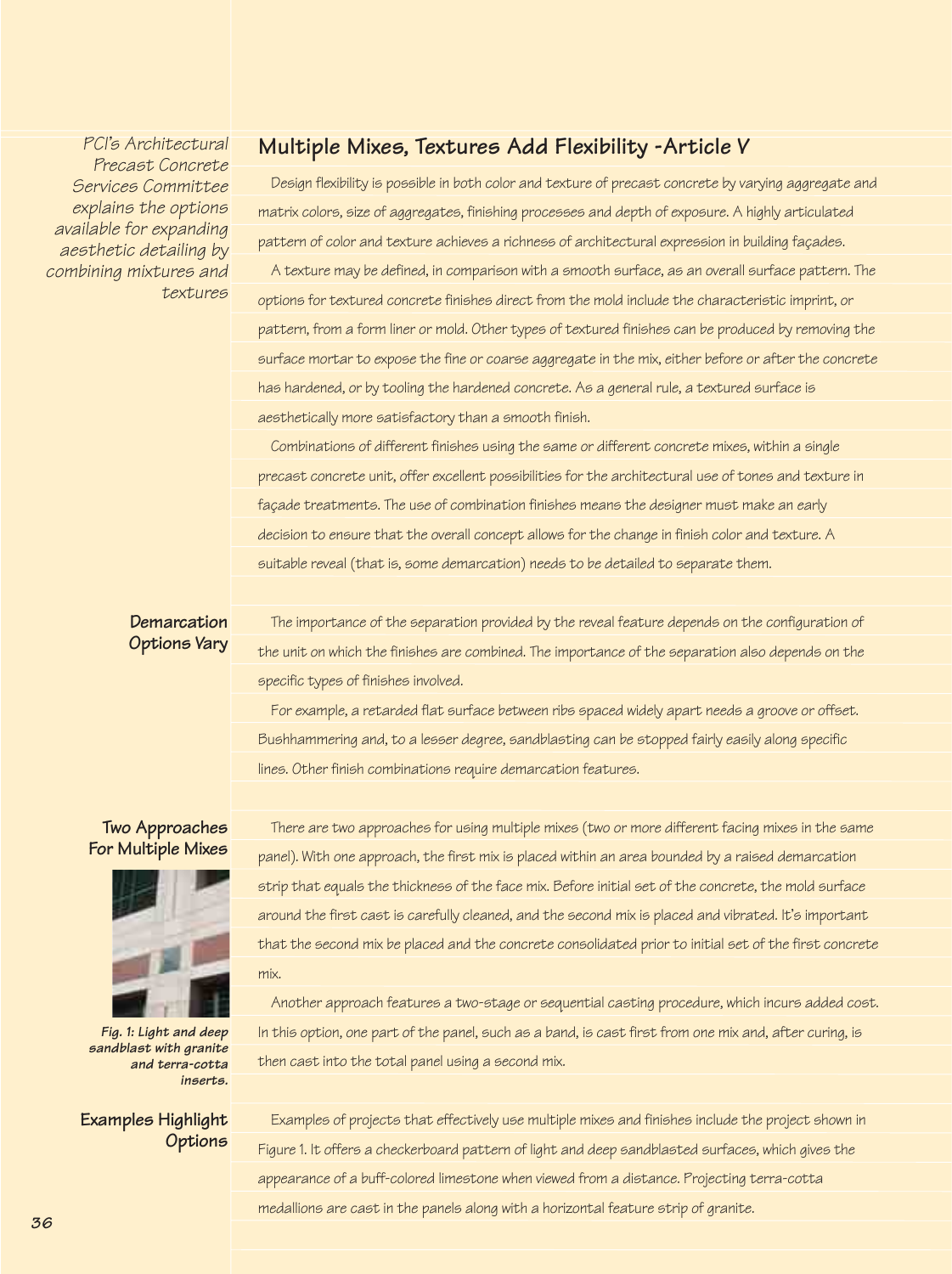

*Fig. 2: Multiple mixes with retarded and sandblasted finishes.*



*Fig. 3: Retarded and acidetched finishes.*



*Fig. 4: Form liner and sandblasted finish.*



*Fig. 5: Multiple mixes with acid-etched and form-liner finishes.*



*Fig. 6: Multiple mixes with sandblasted and acid-etched finishes.*



*Fig. 7: Multiple mixes with acid-etched finish.*



*Fig. 9: Brick and acidetched finish.*

Ashlar-laid red granite masonry in the project shown in Fig. 2 was simulated using a blend of gray and white cements, red pigment, granite aggregate and surface retarder to expose the aggregate. Limestone was simulated using the same blend of cements, limestone aggregates, pigment and a light sandblast finish.

The precast in Fig. 3 offers a golden hue with highlights of brown and sienna. Alternating surfaces of retarded, exposed-aggregate and acid-etched precast create a subtle variation of textures.

In Fig. 4, the use of a lightly sandblasted finish frames the bands of alternating diagonal ribs with a fractured texture. These pieces were cast from a premolded form liner.

There are two colors and two design mixes in the panels shown in Fig. 5, and all of the concrete is acid-etched. The panels' center band was cast on a liner to resemble stone. The medallions feature the same mix except with a smooth finish, and they were set into the panel when it was cast.

The parking-structure spandrel in Fig. 6 consists of a combination of two mixes with sandblasted and light acid-etched areas.

The panel in Fig. 7 has three mixes, all made with white cement. Bullnoses were cast with gray/green concrete achieved with green pigment and gray aggregates. The light-brown surfaces have a light-brown pigment versus a brown pigment for the medium-brown surfaces, and both used multi-colored, earthtone aggregates. All surfaces have a light acid etch.

German limestone was cast into the precast and the exposed concrete surfaces were lightly sandblasted to resemble sandstone in the project shown in Fig. 8.

For the project shown in Fig. 9, a masonry aesthetic was achieved through the use of carefully detailed precast concrete elements. These combined warm-toned concrete with a light acid etch and brick integrally precast at the plant. Integrally cast clay products such as thin brick, tile and terra cotta create yet another range of color and texture.

Visual interest and a unified structure can be obtained by composing harmonious patterns into themes using a palette consisting of the form and rustication lines of the surface, and the texture and color of the precast.



*Fig. 8: Natural stone and sandblasted finish.*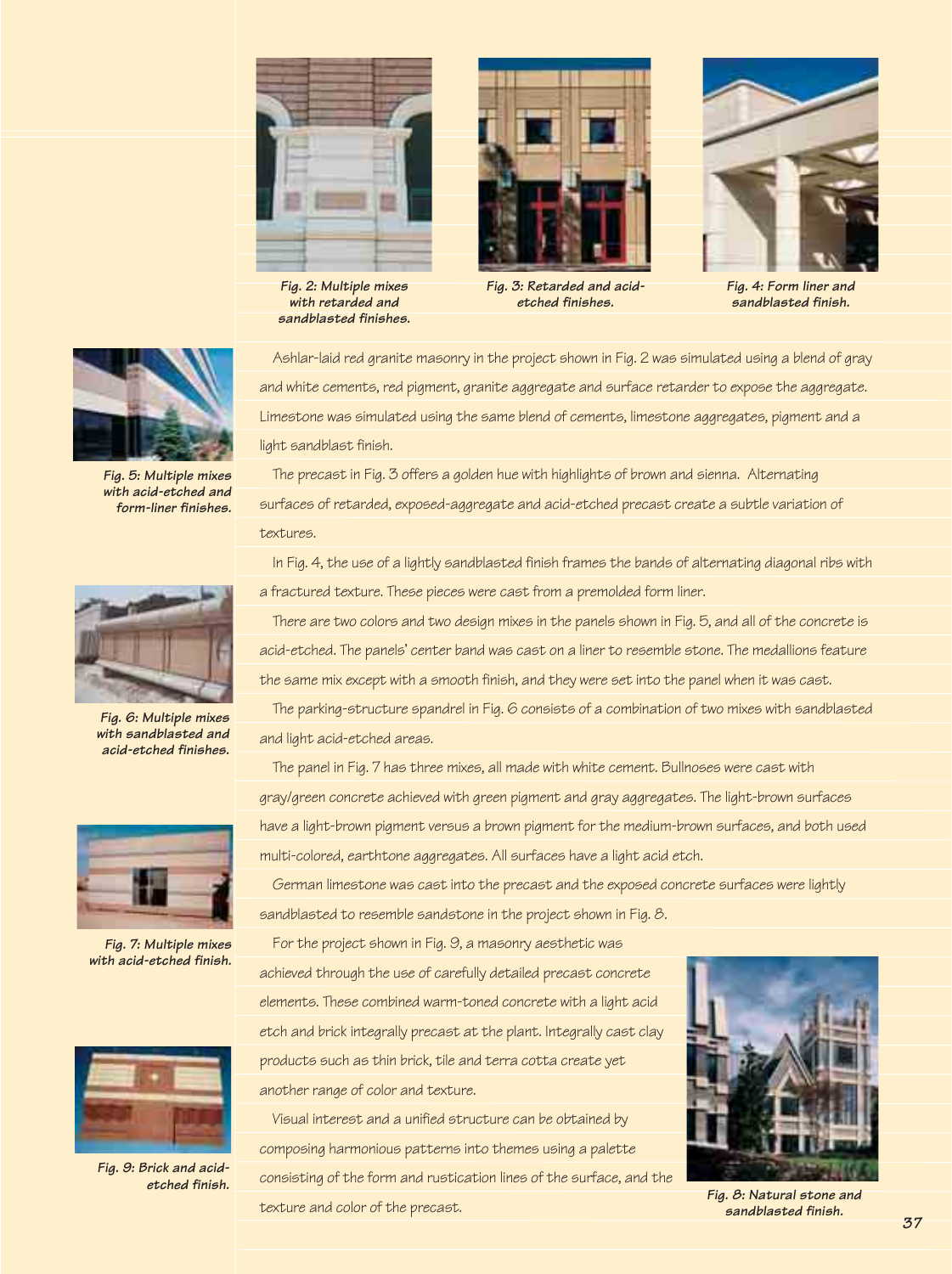# **Architectural Uses of Texture in Precast**

*Architect Eduardo Illanes provides examples from projects designed by OZ Architecture to show how combinations of mixes and textures can enhance the appearance of precast concrete architectural panels*

My experience with specifying precast concrete architectural panels as the cladding for buildings began 15 years ago. At that time, OZ Architecture was researching exterior materials for a Class A corporate headquarters and manufacturing facility for Pfizer's Valleylab subsidiary in Boulder, Colo. After evaluating various skin materials, we found that precast offered an excellent option. Its flexibility, cost-efficiency and high-quality look fulfilled all of our requirement for a high-tech façade in a large campus.

To incorporate precast into the Valleylab project, we designed a simple flat-panel, with an acid-etched finish as a skin over the steel superstructure. Since then, I have had a number of opportunities to use precast as a viable system in projects, not only as a cladding, but increasingly as the material of choice for a building's superstructure as well.



*The award-winning expansion of Pfizer's Valleylab campus features flat sandblasted panels over an exposed steel structure.*

#### **Precast Advantages**

The flexibility precast offers for textural options makes it a strong contender for many buildings. Not only is it economical, it offers scheduling advantages as well. However, most important is its ability to masquerade as many different materials and forms by altering its texture. This flexibility lets architects use a material they are familiar with without creating a tedious similarity in look.

As an architect concerned with the articulation of building skins, I have found that the precasters in Colorado continue to demonstrate extensive capabilities in creating textural options. Different forms, a variety of aggregates and precast's ability to hold inlaid materials to form a variety of textures offer endless architectural variations. These can be used to the advantage of the building and its overall design.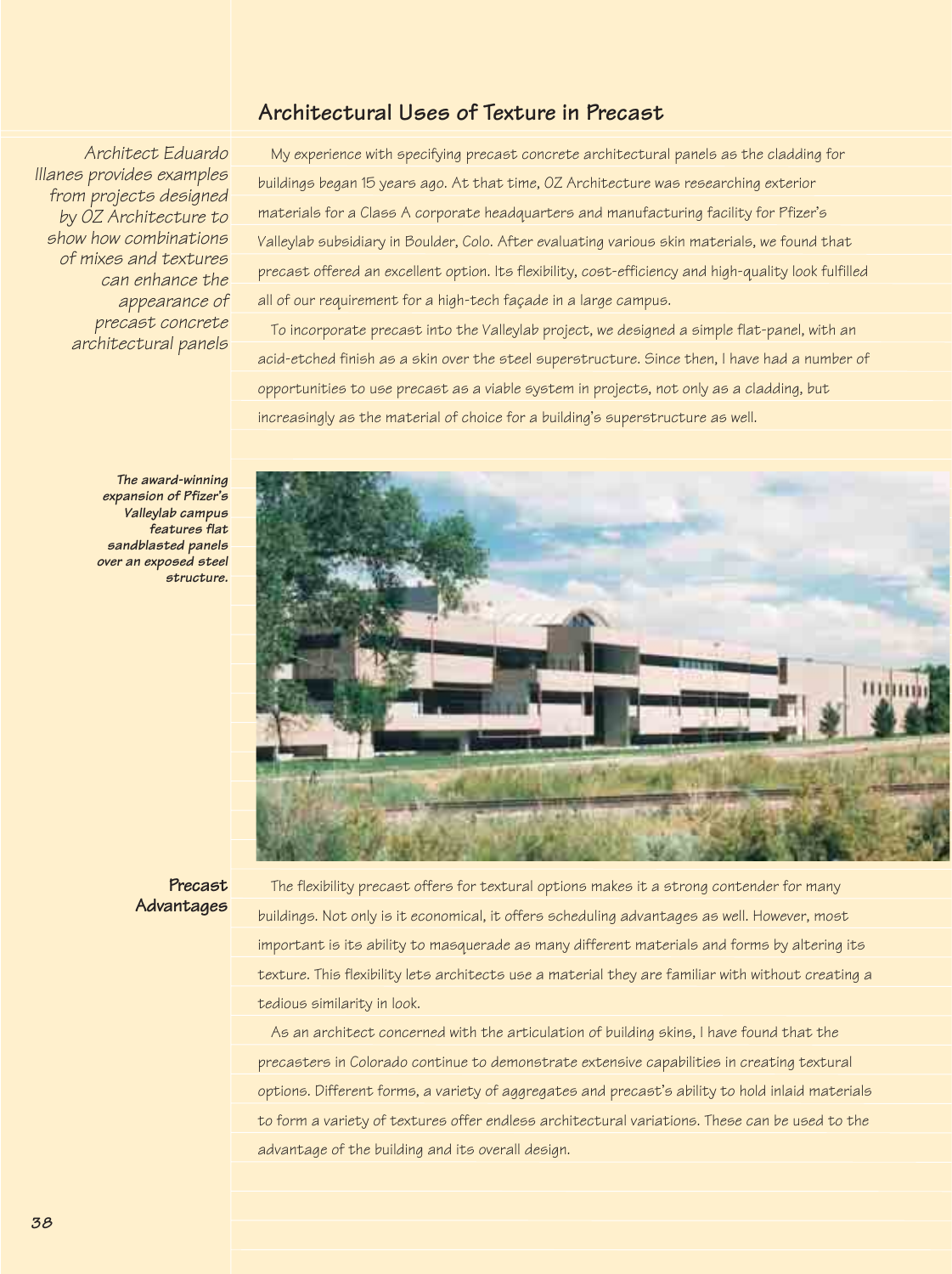## **University of Colorado Biology Building**

The Molecular, Cellular and Developmental Biology (MCDB) Building at the University of Colorado in Boulder is one example of how we've used precast as a trim device. Chimneys, windows, cornices, plinths and loggias were constructed from precast. Paired with the campus's design-standard use of narrow-cut, Colorado red sandstone, the limestone-colored precast, cast with minimal texture, offers a visually pleasing and aesthetic counterpoint.



*At the Molecular, Cellular and Developmental Biology (MCDB) Building at the University of Colorado in Boulder, OZ Architecture used limestone-colored, acidetched precast base and trim to provide contrast to the campus' standard Colorado red sandstone. Stone was installed on steel studs after onepiece precast window surrounds were erected.*



I also used precast to create texture–at a considerable cost savings–in the design of Sybase/Information Connect's division headquarters at the University of Colorado's Research Park in Boulder. On this project, there were several issues to be addressed. It was essential

## **Research Park Corporate Headquarters**

*Texture and costsavings are the result of OZ Architecture's use of a combination of columns and spandrels, as well as integrally cast-in brick loadbearing wall panels at Sybase/Information Connect's division headquarters at the University of Colorado's Research Park in Boulder.* 

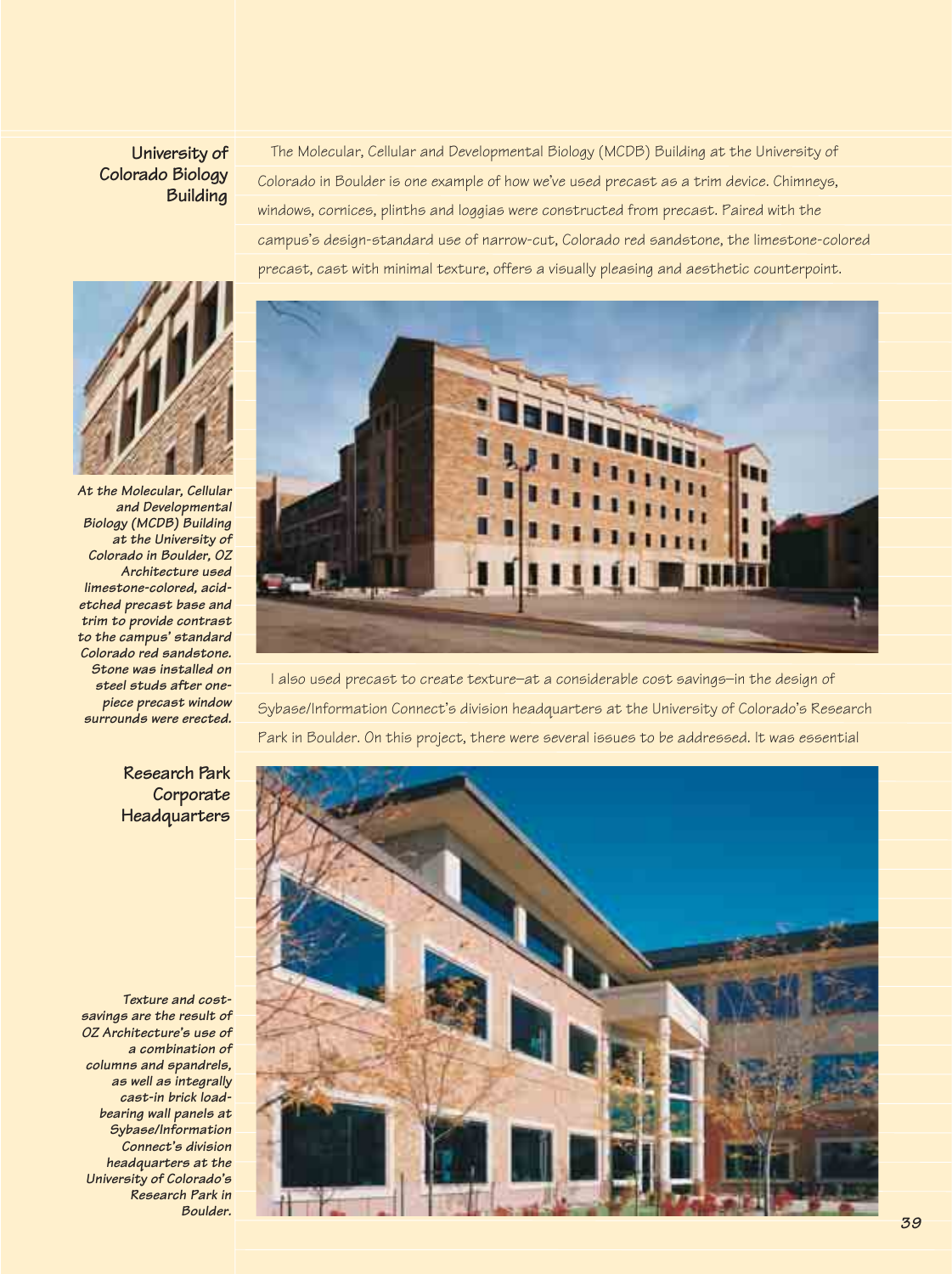*This close-up of panels with integrally cast thin brick, acid-etched window trim and etched red sandstone form liner areas shows some of the detail provided at the Sybase/Information Connect's project.*



to contain costs while still creating a design that met the functional needs of the corporation and the design requirements of the university.

By using precast panels, we were able to maintain the campus's red-sandstone theme while staying within Sybase's corporate budget. The panels feature sandstoneshaded brick set into the concrete, stone formliner to articulate the building base and simulated limestone window surrounds.

Because of this approach, the building fits nicely into the surrounding setting of the research campus. Along with a

concrete-tile roof, punched windows and third-floor balconies, the brick-set precast let us tie our design to the university's motif without bowing completely to the campus's Tuscan design features.

# **Precast Aids Definition Of Features**

Precast concrete, by virtue of its textural flexibility, also allows architects to define the various components of a building. The structure's base, middle and top can be differentiated with the precast elements by imitating different natural materials via color and texture. Our recently completed project for Access Health Inc. offers an excellent illustration of how we use color and texture in precast. OZ designed three buildings for Access Health next to each other that were located on a highly visible hillside.

*The three adjacent buildings constructed for Access Health Inc. feature precast concrete panels colored to complement the mountain backdrop and textured to resemble native Colorado red- and buff-colored sandstone shiners. OZ Architecture's design uses articulation and shadow lines to break up the mass of the panels.*



The buildings' load-bearing skins and structural frame are entirely precast, but the buildings' bases are textured to resemble sandstone shiners, creating the appearance of a strong, solid base. In contrast, the buildings' bodies reflect a softer limestone element, colored to match